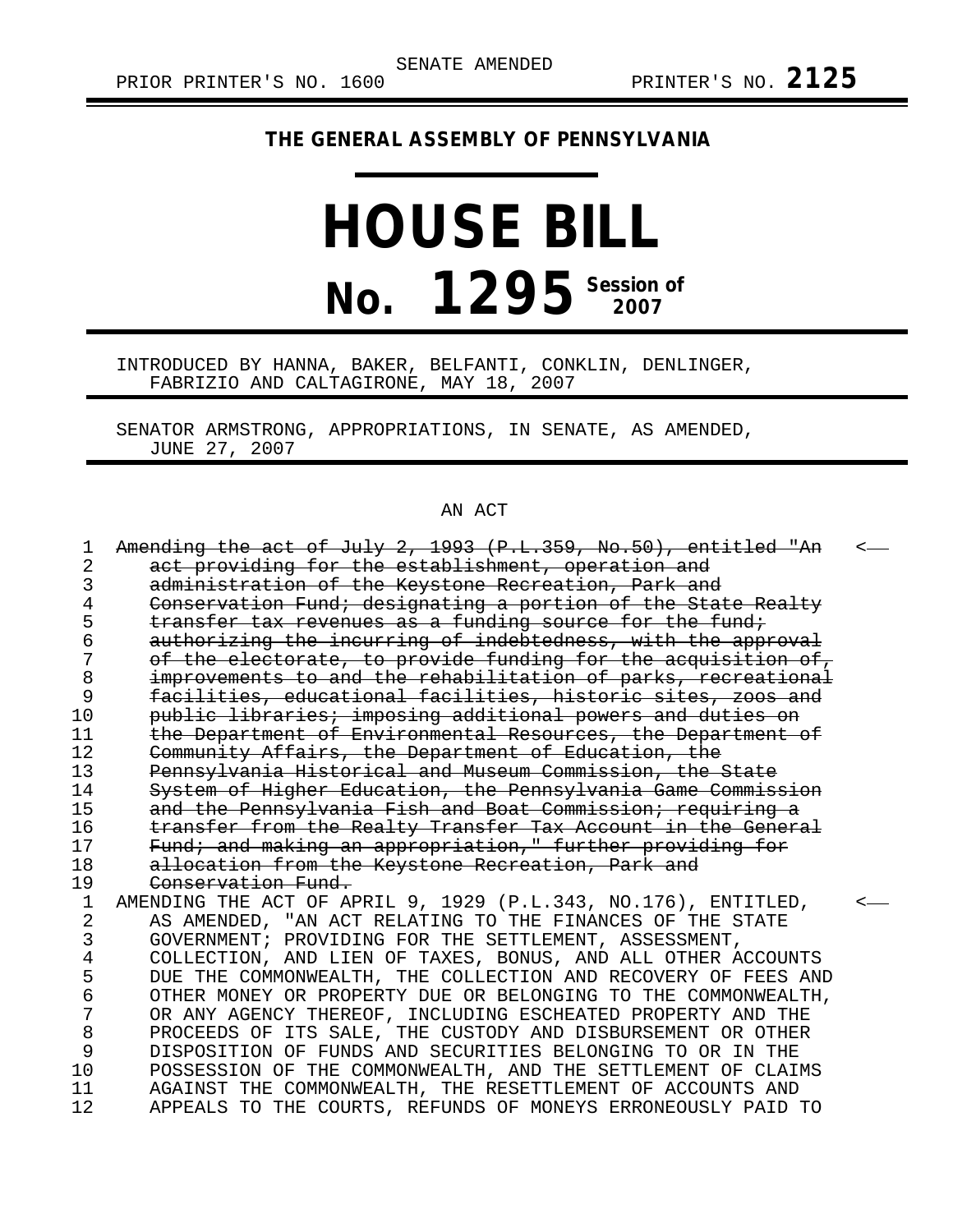1 THE COMMONWEALTH, AUDITING THE ACCOUNTS OF THE COMMONWEALTH 2 AND ALL AGENCIES THEREOF, OF ALL PUBLIC OFFICERS COLLECTING 3 MONEYS PAYABLE TO THE COMMONWEALTH, OR ANY AGENCY THEREOF, 4 AND ALL RECEIPTS OF APPROPRIATIONS FROM THE COMMONWEALTH, 5 AUTHORIZING THE COMMONWEALTH TO ISSUE TAX ANTICIPATION NOTES 6 TO DEFRAY CURRENT EXPENSES, IMPLEMENTING THE PROVISIONS OF 7 SECTION 7(A) OF ARTICLE VIII OF THE CONSTITUTION OF 8 PENNSYLVANIA AUTHORIZING AND RESTRICTING THE INCURRING OF 9 CERTAIN DEBT AND IMPOSING PENALTIES; AFFECTING EVERY 10 DEPARTMENT, BOARD, COMMISSION, AND OFFICER OF THE STATE 11 GOVERNMENT, EVERY POLITICAL SUBDIVISION OF THE STATE, AND 12 CERTAIN OFFICERS OF SUCH SUBDIVISIONS, EVERY PERSON, 13 ASSOCIATION, AND CORPORATION REQUIRED TO PAY, ASSESS, OR 14 COLLECT TAXES, OR TO MAKE RETURNS OR REPORTS UNDER THE LAWS 15 IMPOSING TAXES FOR STATE PURPOSES, OR TO PAY LICENSE FEES OR 16 OTHER MONEYS TO THE COMMONWEALTH, OR ANY AGENCY THEREOF, 17 EVERY STATE DEPOSITORY AND EVERY DEBTOR OR CREDITOR OF THE 18 COMMONWEALTH," FURTHER PROVIDING, IN BUDGET IMPLEMENTATION, 19 FOR THE STATE SYSTEM OF HIGHER EDUCATION.

20 The General Assembly of the Commonwealth of Pennsylvania

- 21 hereby enacts as follows:
- 22 Section 1. Section 12 of the act of July 2, 1993 (P.L.359, <
- 23 No.50), known as the Keystone Recreation, Park and Conservation
- 24 Fund Act, is amended by adding a subsection to read:
- 25 Section 12. Allocation from fund.
- $26 \times x + x$
- 27 (c) Notwithstanding the provisions of subsection (b), for
- 28 fiscal year 2006-2007 only, the entire amount of the transfer to
- 29 the fund under section  $1106$  C(d) of the act of March 4, 1971
- $30 \leftarrow \{P.L.6, No.2\}$ , known as the Tax Reform Code of 1971, shall be
- 31 allocated to the State System of Higher Education.
- 32 Section 2. This act shall take effect immediately.
- 33 SECTION 1. SECTION 1737-B OF THE ACT OF APRIL 9, 1929 <
- 34 (P.L.343, NO.176), KNOWN AS THE FISCAL CODE, ADDED JULY 5, 2006
- 35 (P.L.296, NO.66), IS AMENDED TO READ:
- 36 SECTION 1737-B. STATE SYSTEM OF HIGHER EDUCATION.
- 37 [(RESERVED).]
- 38 THE FOLLOWING SHALL APPLY TO EXECUTIVE AUTHORIZATIONS FROM
- 39 THE KEYSTONE RECREATION, PARK AND CONSERVATION FUND FOR THE